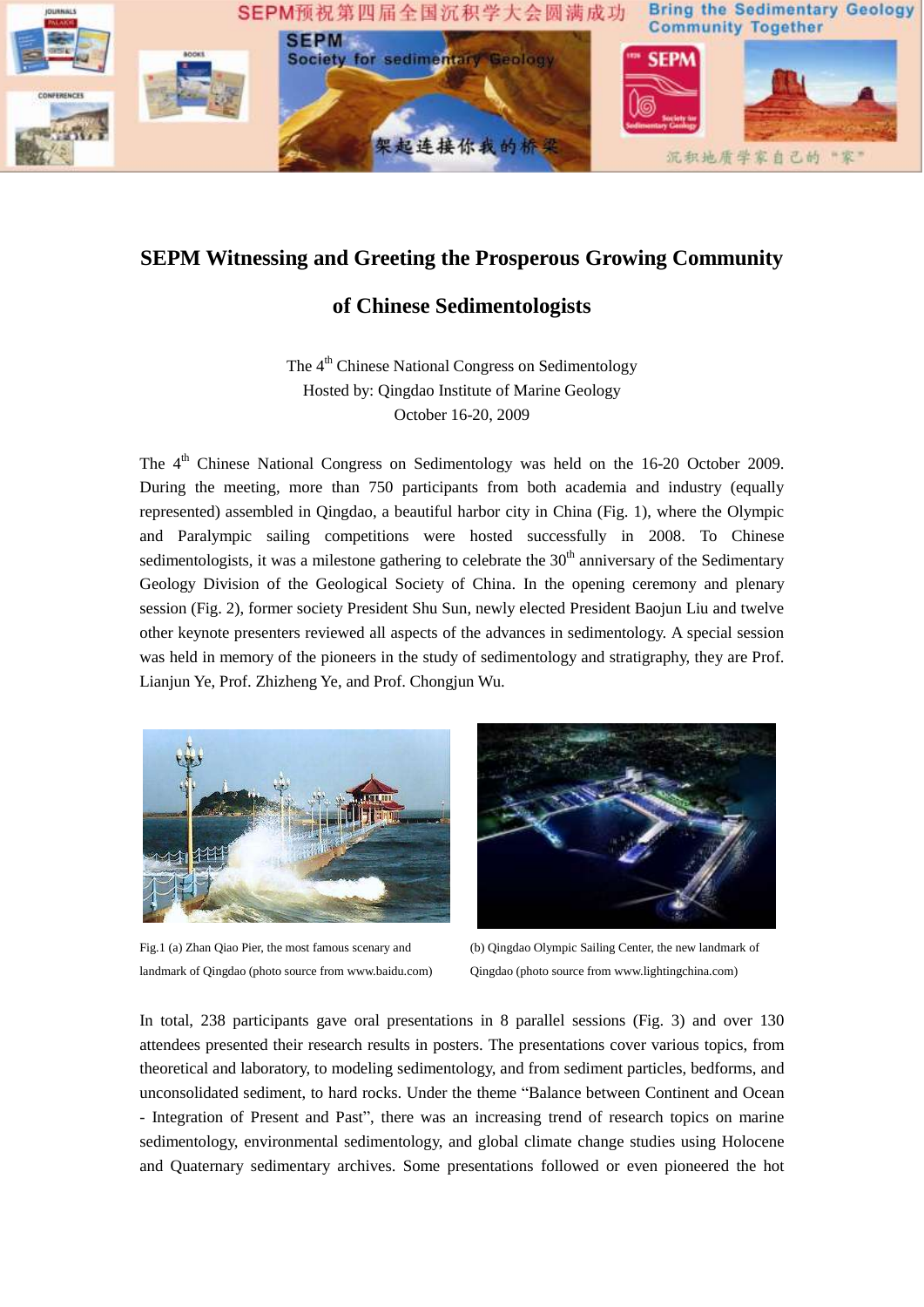research issues in the fields. The conference was a great success with far exceeded expectations, with some small meeting rooms squeezing in double the capacity for attendees to hear their interesting talks (Fig. 3). After the conference, there were five field trips, including the sandy and rocky coast of the Shandong Peninsula, the Yellow River Delta, clastic outcrops along the rocky coast and two carbonate outcrops on the Shandong inland.



Fig. 2 Over 750 participants attended the opening ceremony and plenary session



Fig. 3 Attendees listening attentively to the talks in the parallel sessions

As SEPM Global Ambassadors, Xiumian Hu and I fully represented SEPM and joined the conference. We setup an SEPM booth on the first day of the plenary session and the third day of the poster session, respectively. On the first day exhibition, the booth was set up using a table and three chairs in the front of the lobby, next to the main door to the plenary hall (Fig. 4). In the break time, we were completely surrounded by the enthusiastic young scientists and students, who lined up in front of the table waiting for signing in the SEPM signature album, taking SEPM brochures, gifts like photo scales and grain scales, free SEPM journal samples. We had three student volunteers, helping hand out the gifts, explaining what SEPM is, why we need SEPM and how to join in SEPM. It was impressive that 150 copies of SEPM brochures in Chinese were quickly handed out within 20 minutes during the break. Beside the lining-up young scientists, the elders stood in front of the book exhibition booth, browsing SEPM special publications, asking how to purchase the books. Over 20 print copies of SEPM publication lists were disseminated to those interested in purchasing the books. During the exhibition, deputy secretary of the Chinese Society of Sedimentology, Prof. Shu Gao came to us and signed his name in the album. He is also an SEPM member. We together with Drs. Chunming Lin and Shouye Yang talked how to promote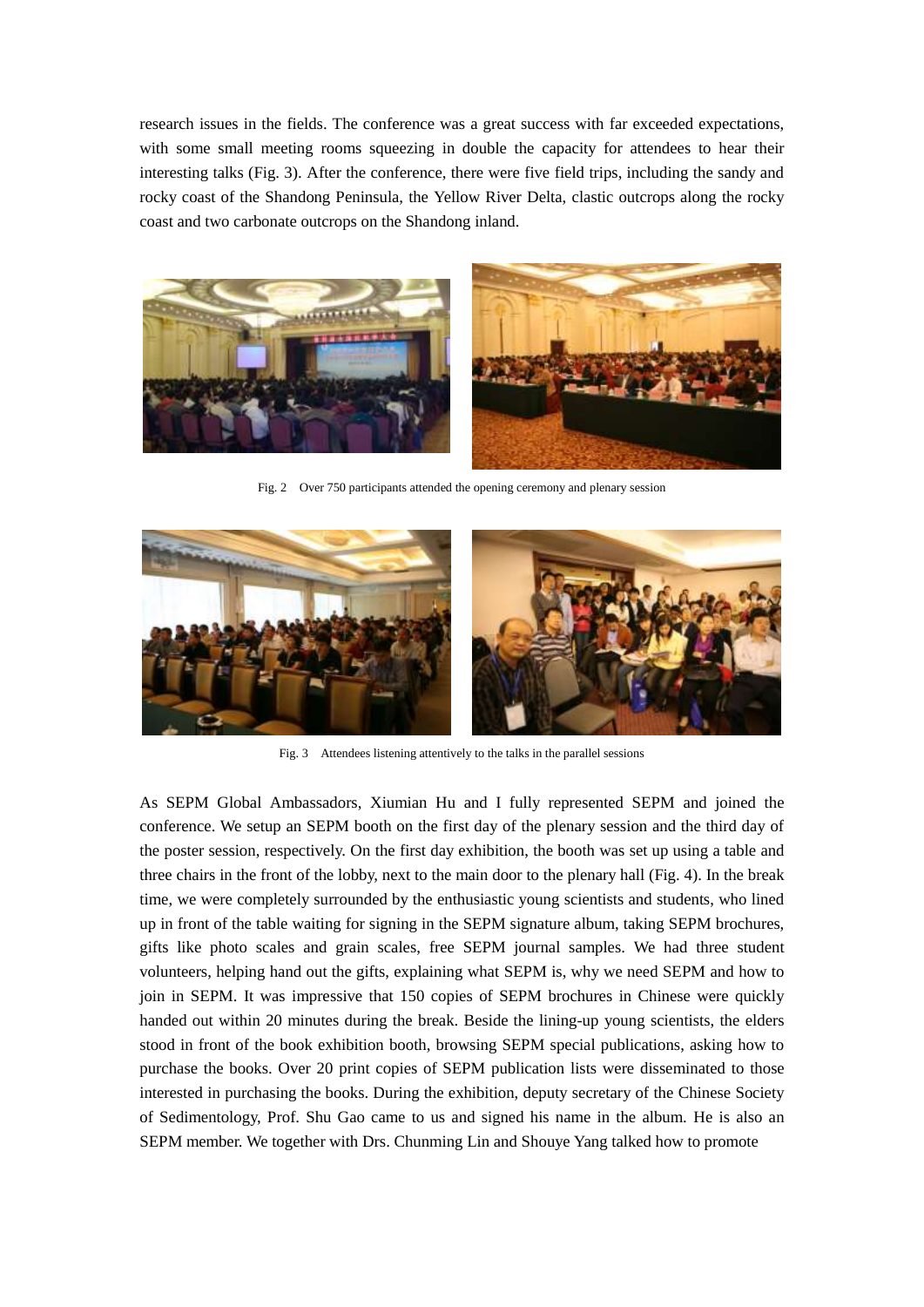SEPM by cooperating with local communities, helping Chinese sedimentologists, especially young scientists/students, join an international community like SEPM and present their research results in the international conferences and journals. We also discussed the possibility of setting up an East Asia SEPM section in the near future together with sedimentologists from Japan, Korea, and other East Asia countries.









c. SEPM booth in the front the lobby next to the plenary hall



d. The booth surrounded by enthusiastic young scientists and students





e-f.Participants lining-up in front of the booth for the SEPM handouts, including SEPM brochures, photo scales and grain scales, free SEPM journal samples, and so on.



g-h.Participants standing in the front of the booth and browsing the exhibited SEPM special publications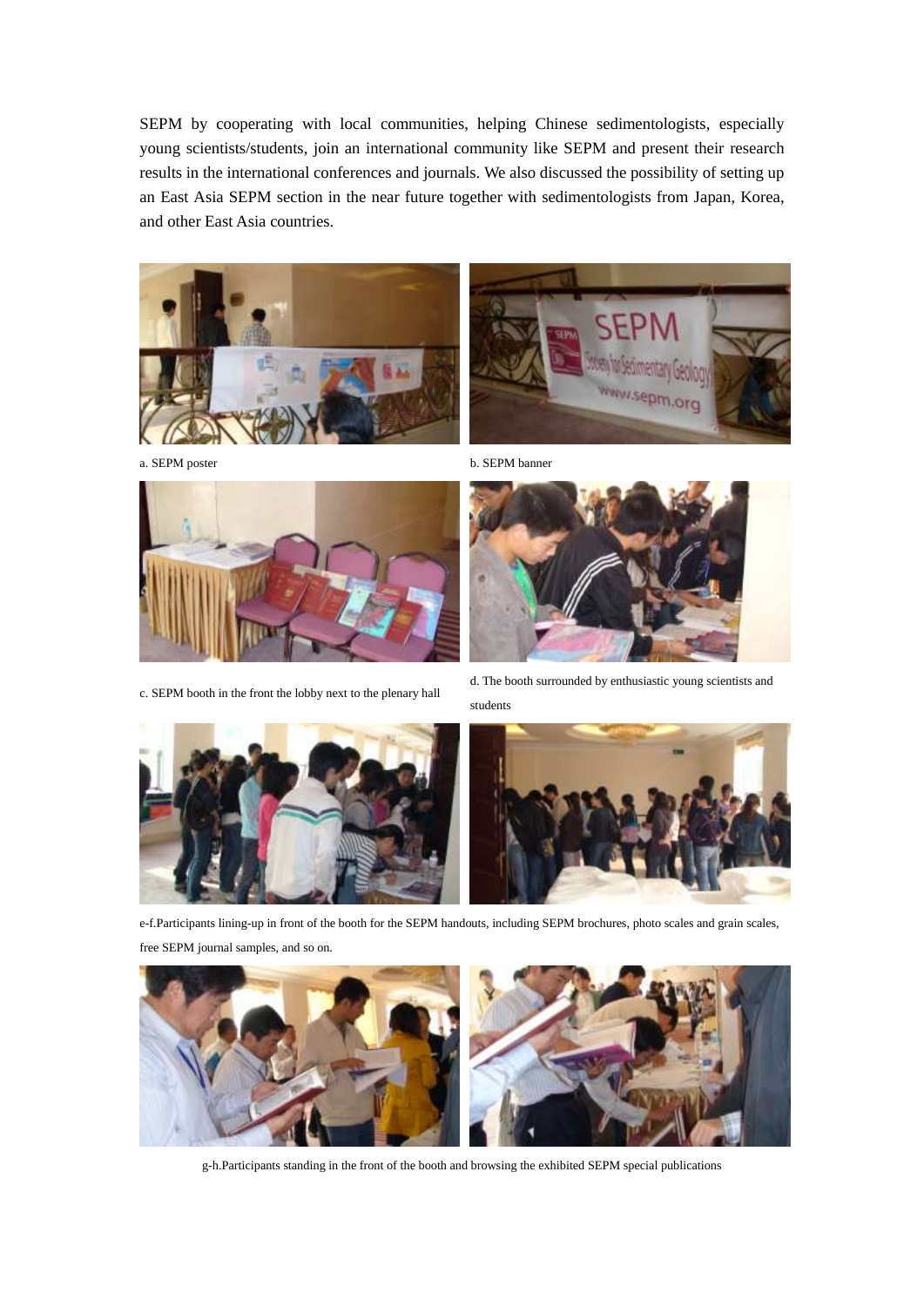



i. Deputy secretary of the Chinese Society of Sedimentology, Prof. Shu Gao signed his name in the SEPM signature album

j. Discussing the future cooperation with the local society

Fig. 4a-j The first day exhibition in the front of the lobby next to the plenary hall during the opening ceremony and plenary sessions

The second day exhibition was held in the poster session. We had two long tables in the front of the poster exhibition hall, enough space for our exhibition and more comfortable for communications (Fig. 5). In the middle of the exhibition, former president of the society, Prof. Shu Sun came to the booth, signing his name in the album. We also gathered lots of signatures by distinguished society members. In total, over 200 participants left their signatures and wrote down their corresponding address including email address in the album, which are valuable for us to extend SEPM into the Chinese community by disseminating SEPM publication and meeting information through email if they agree.